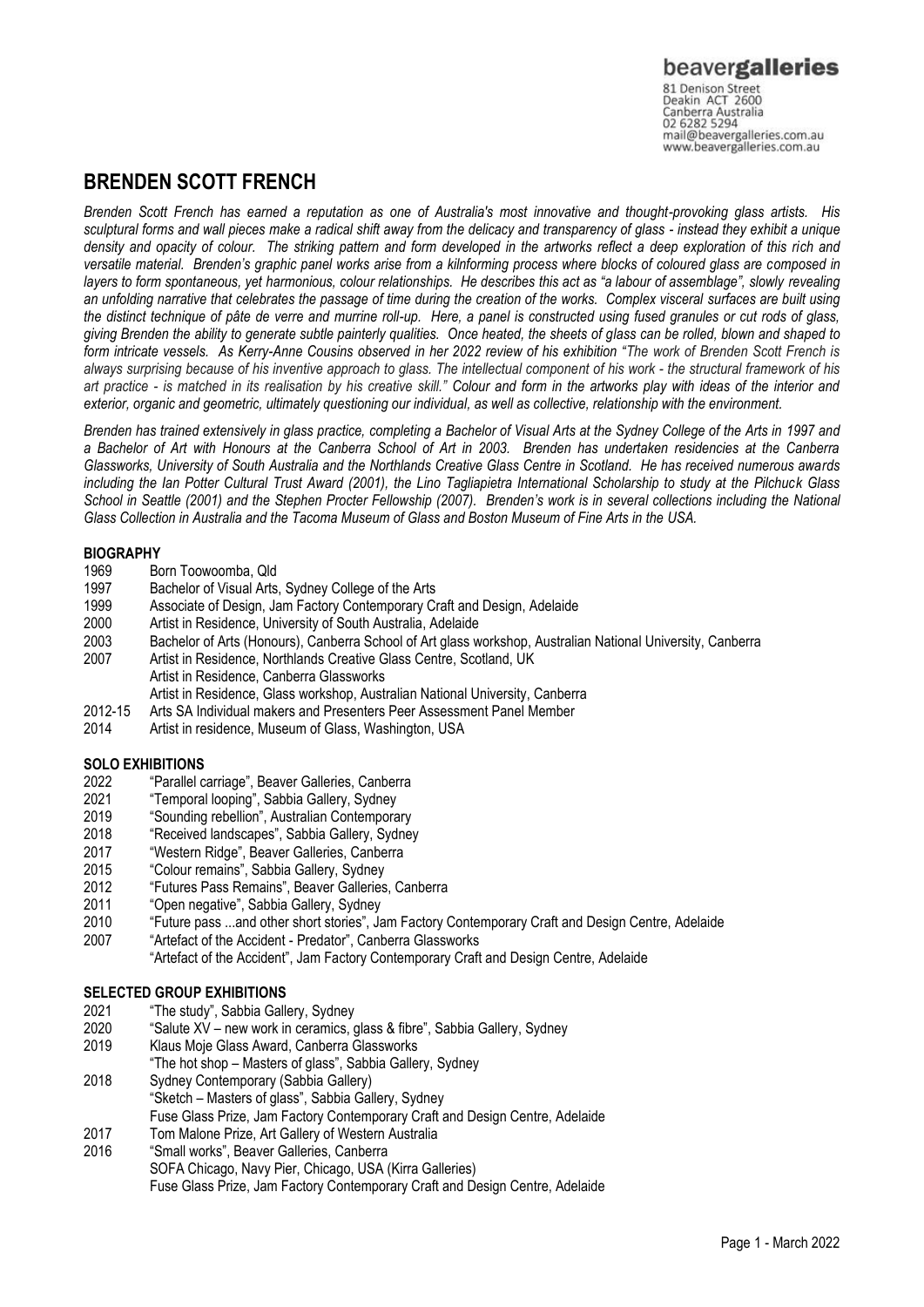### beavergalleries

81 Denison Street<br>
81 Denison Street<br>
Deakin ACT 2600<br>
Canberra Australia<br>
02 6282 5294<br>
mail@beavergalleries.com.au<br>
www.beavergalleries.com.au

|              | "Masters of Glass", Sabbia Gallery, Sydney                                                          |
|--------------|-----------------------------------------------------------------------------------------------------|
| 2014<br>2013 | SOFA Chicago, Navy Pier, Chicago, USA (Beaver Galleries)                                            |
|              | "Terroir", JamFactory at Seppetsfield, Barossa Valley, SA                                           |
|              | "Distant horizons", Kirra Galleries, Melbourne                                                      |
|              | "Master Glass 2", BMGArt, Adelaide                                                                  |
|              | "Canberra Glass 2013", Beaver Galleries, Canberra                                                   |
|              |                                                                                                     |
|              | Ranamok Glass Prize, Canberra Glassworks and touring nationally                                     |
|              | "Landscape - Masters of Glass", Sabbia Gallery, Sydney                                              |
|              | "Ten Squared", Canberra Glassworks                                                                  |
|              | "Designing Craft- Crafting 40 years of JamFactory", national tour                                   |
|              | "Links - Australian glass and the Pacific Northwest", Museum of Glass, Tacoma, USA                  |
|              | "Perspectives - Interior Exterior", Kirra Galleries, Melbourne                                      |
|              | "Australian Glass Now", Traver Gallery, Seattle, USA                                                |
| 2012         | "Small works", Beaver Galleries, Canberra                                                           |
|              | "Directors Choice", Kirra Gallery, Melbourne                                                        |
|              | "Waterhouse Art Prize", South Australian Museum, Adelaide                                           |
|              | "Transparency", Jam Factory, Adelaide                                                               |
| 2011         | SOFA Chicago, Navy Pier, Chicago, USA (Beaver Galleries)                                            |
|              | "Master Glass", BMG, Adelaide                                                                       |
|              | Ranamok Glass Prize, Canberra Glassworks and touring nationally                                     |
| 2010         | "Masterworks in miniatures", Kirra Galleries, Melbourne                                             |
|              | "The sum of parts", Sabbia Gallery, Sydney                                                          |
|              | Imago Gallery, Palm Desert, California, USA                                                         |
|              | SOFA Chicago, Navy Pier, Chicago, USA (Beaver Galleries)                                            |
| 2009         | "Look Forward", Traver Gallery, Tacoma, USA                                                         |
|              | "Collect 09", Saatchi Gallery, London, UK                                                           |
|              | "Whitehot", Asialink touring show, Gallery of Art and Design Silpakom University, Bangkok, Thailand |
|              | Ranamok Glass Prize, Canberra Glassworks and touring nationally                                     |
|              | "Southern lights", Kirra Galleries, Melbourne                                                       |
| 2008         |                                                                                                     |
|              | "In Essence - The Legacy of Stephen Procter", Sabbia Gallery, Sydney                                |
|              | Ranamok Glass Prize, Canberra Glassworks and touring nationally                                     |
|              | "Hunks of Glass", ANCA Gallery, Canberra                                                            |
| 2007         | Ranamok Glass Prize, Canberra Glassworks and touring nationally                                     |
| 2003         | Ranamok Glass Prize, touring nationally                                                             |
| 2002         | "Dialogue", Quadrivium Gallery, Sydney                                                              |
|              | Ranamok Glass Prize, touring nationally                                                             |
| 2001         | "A Little Drop of Kindness", Craft ACT, Canberra                                                    |
|              | "Glass Art in Australia", Quadrivium Gallery, Sydney                                                |
| 2000         | "Quadrivium's Finest", Quadrivium Gallery, Sydney                                                   |
|              | "South Australian Glass", Despard Gallery, Tasmania                                                 |
|              | "Visionary - New Australian Glass", Quadrivium Gallery, Sydney                                      |
|              | RFC Glass Prize, Australia                                                                          |
|              |                                                                                                     |
|              | AWARDS / COMMISSIONS                                                                                |
| 2020         | Art Group Creative Fellowship, Canberra Glassworks                                                  |
|              | Australia Council for the Arts, Career Development Funding                                          |
| 2019         | Finalist, Klaus Moje Glass Award, Canberra Glassworks                                               |
|              | ArtsSA Independent Makers and Presenters Professional Development Assistance, SA                    |
| 2018         | Finalist, Fuse Glass Prize, Jam Factory, Adelaide                                                   |
| 2017         | Finalist, Tom Malone Prize, Art Gallery of Western Australia                                        |
|              | ArtsSA Independent Makers and Presenters Professional Development Assistance, SA                    |
| 2016         | Finalist, Fuse Glass Prize, Jam Factory, Adelaide                                                   |
| 2013         | Finalist, Ranamok Glass Prize, Canberra Glassworks and touring nationally                           |
|              | ArtsSA Independent Makers and Presenters Professional Development Assistance, SA                    |
| 2011         | ArtSA Independent Makers and Presenters Professional Development Assistance, SA                     |
|              |                                                                                                     |

- 2009 ArtSA Independent Makers and Presenters Professional Development Assistance, SA
- 2007 Stephen Procter Fellowship, Glass Workshop, Canberra School of Art, Australian National University, Canberra<br>2001 Lino Tagliapietra International Scholarship, Pilchuck Glass School, Seattle, USA
- Lino Tagliapietra International Scholarship, Pilchuck Glass School, Seattle, USA